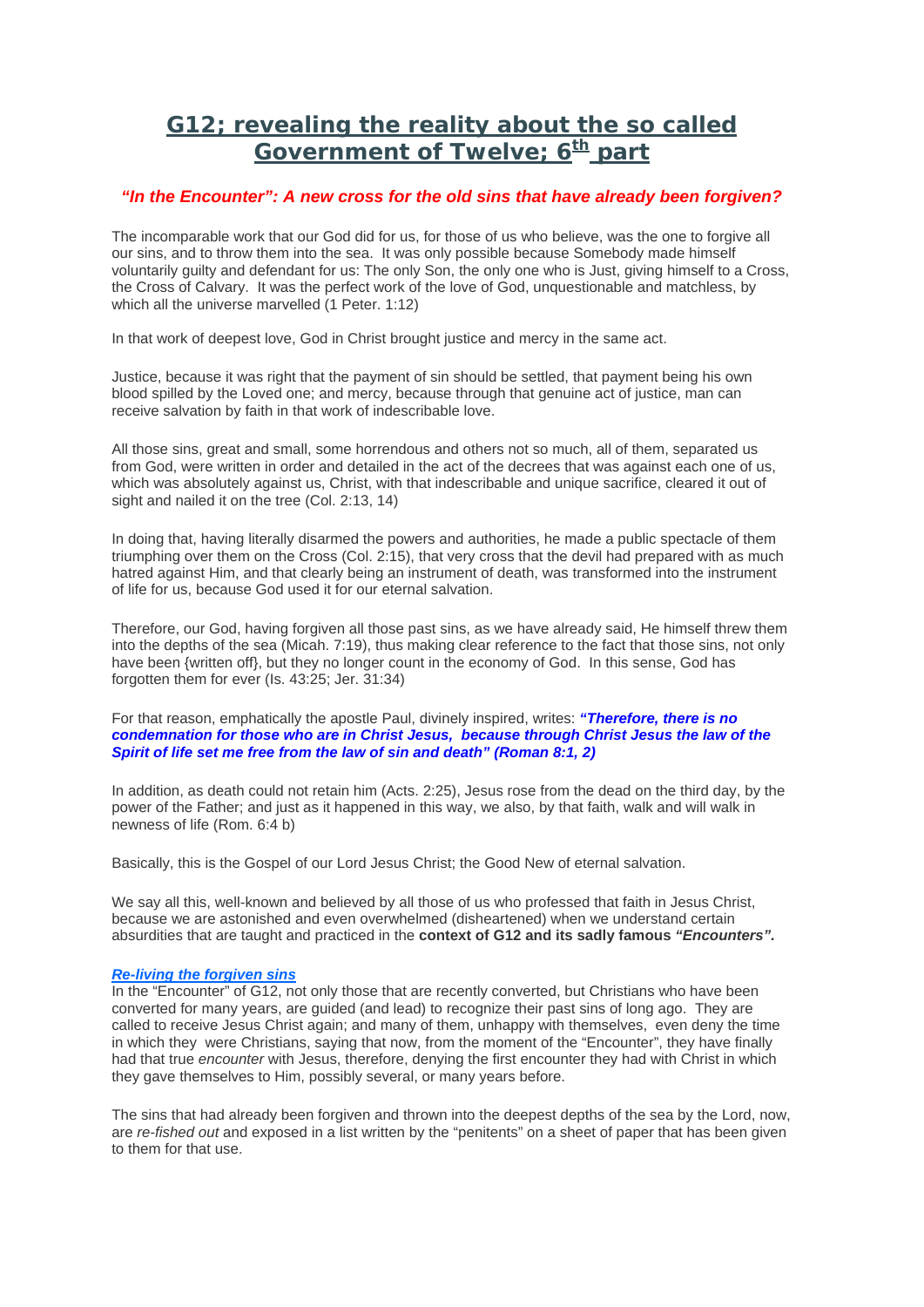

### *"… in the depths of the sea…"*

The Rev. Eliodoro Mora Méndez, Ejective President of General Council of the Assemblies of God for Venezuela, that participated in one of those "Encounters", *in situ* verifies the reality about them, writes the following:

*<<When they exposed the subject of forgiveness, when finishing they distributed a sheet of paper ("clinical sheet", they call it) in which there were nearly two hundred sins and you had to mark with an x those that you had (done). Later we were ordered to bow our heads and close our eyes. Nevertheless, I found myself speaking in tongues then. When I opened my eyes, some brothers were carrying a very big cross and the speaker of the subject was ordering each one to pass by, giving a nail and a hammer so that every one nailed his "clinical sheet", with the sins marked, onto it >>* (1)

Pay close attention: The sins are nailed on a cross, in a tangible, modern cross, on a cross that is not the one of Christ… **on a false cross!**



*Photo of the cross, with the "nailed clinical sheets", made during an encounter of G12* 

And brother Pastor Eliodoro Mora continues on the matter: *<< A clinical sheet is given where a large amount of sins are written so that they mark with an x those that they have committed, the pacts that they have made and all class of practices that do not allow them to grow (believe).*

Later they take them to a place and they give them a nail and a hammer so that they nail the clinical *sheet on a wooden cross. Supposedly with this symbolic act they are free. I ask: Where does the Bible teach that in the Bible? Is it necessary to make this ritual so that the Christian is free from the confessed sin? Where is the faith that God gave us, and about which the Holy Spirit says: "By grace you have been saved, through faith - and this not from yourselves - it is the gift of God"? (Efesios 2:8) >>* (2)

And I myself add: Is God going to return to forgive sins HE already forgave, and throw them into the depths of the sea, sins that cost the life of his only Son? What horrendous blasphemy is this?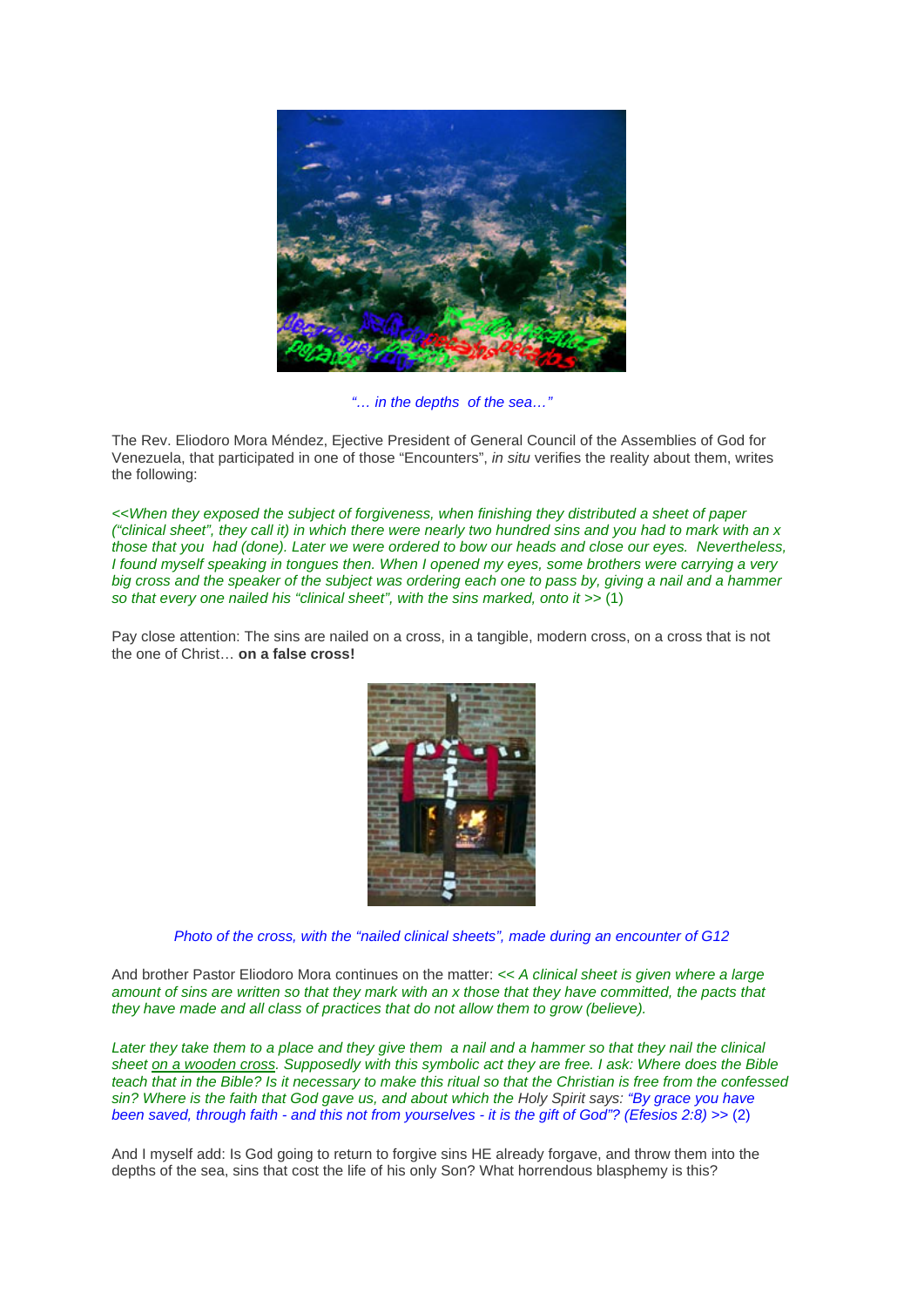Those sins that were forgiven by the Cross of Calvary, are now nailed again on a new cross, on the cross of G12; a cross that is not the one of Jesus Christ, but that is the log of deceit, of self-sufficiency, religiosity, and human effort.



If somebody here wanted to argue that it is not certain that the message was directed to those already Christian; now read the testimony of the Pastor Marcos Andrés Nehoda, who also attended an "Encounter", and wrote in detail all that experience:

*<<You have to mark with an X the sins that you have committed in your life, forgiven or not, before or after your conversion. Well, your conversion, your baptism and membership and position are not even considered at all here. Because they are preaching to you again; I was convinced with horror that the message that we listened to is not for the unconverted occasionally here present; it is specially for the believers. Because only the presentation that they do of the "gospel" is what has value; what has been preached to you in your church is good for nothing>>* (3)

In those "*Encounters"* of G12, the faith they teach is not, nor can be the healthy doctrine of our Lord Jesus Christ, it is a belief based and constituted in Roman Catholicism, under the observance of the teaching of the Jesuit spirit and Opus Dei (see "Spiritual Exercises" and "short courses of Christianity").

It is the faith of personal effort to reach what only Christ could reach for each one of us. It is a faith that moves between the emotionalism of a false religious fervour, and a strong self guilt and undeserving feeling.

*<<They tell you that you must get on your knees, with your forehead on the ground and to cry out to God for your life, until He decides to listen to you; you cry, moan, fight as Jacob did in Peniel, until you overcome God and obtain the Blessing. Now you are a worm and you will crawl on the Earth; you are worth nothing; you are a miserable sinner>>* (4)

For G12, before your "*Encounter*" you are a miserable sinner, but after the *"Encounter*", and having practiced and believed what has been taught you in him, then now you are a renewed and victorious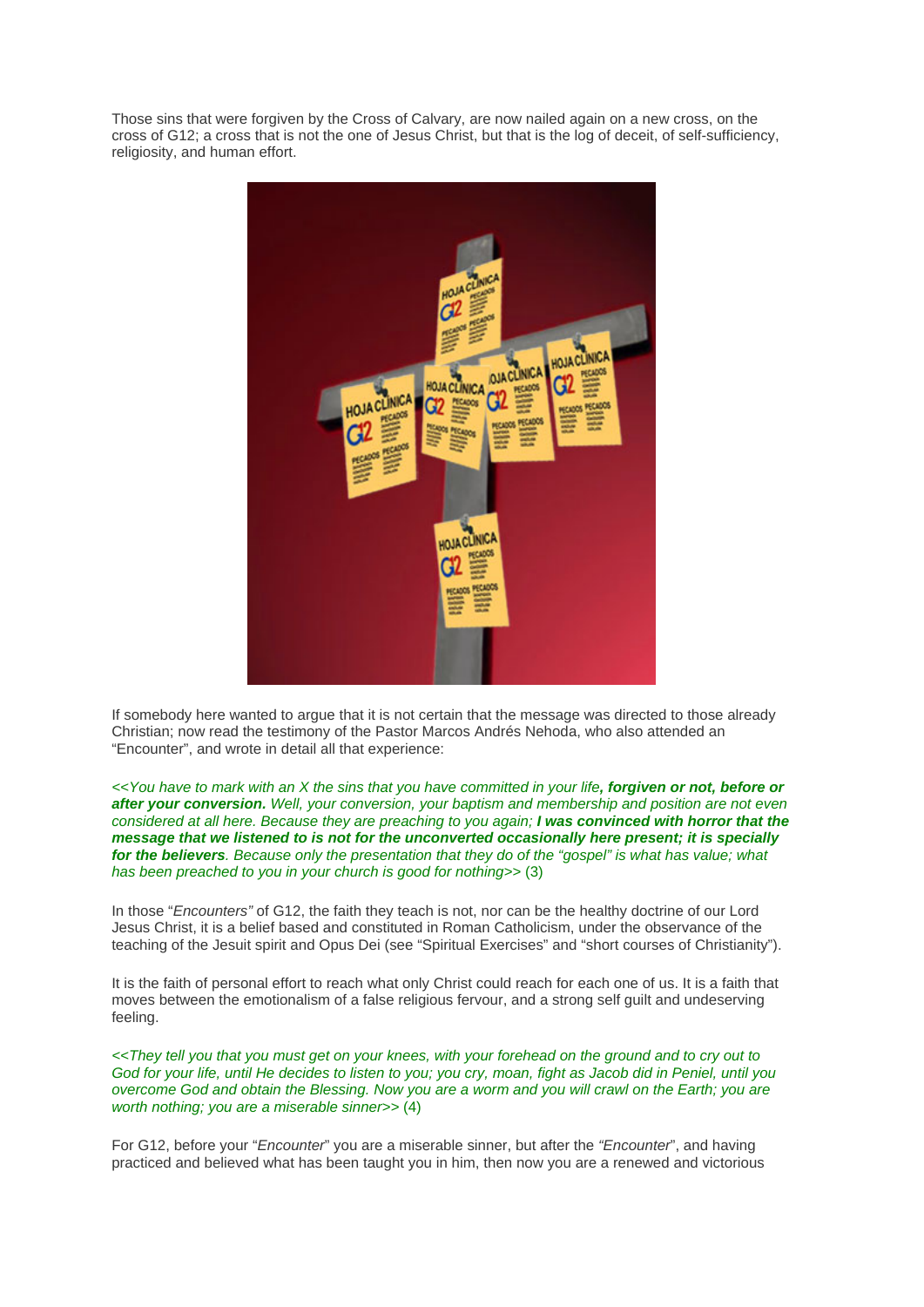Christian, you are entering the "*Vision*". In fact, the conversion is not to Christ but to the Christ of the G12.

#### *Practicing the regression*

The Feeling of culpability (guilt), indignity, distance from the love of Christ is more than evident in all those Christians who have been so for years, even ministers, and who have lent themselves voluntarily to the occultist experience of *regression (\*)* in those *"Encounters*" of G12. In this sense, the following is narrated with vivid eloquence by the Rev **Alice De Jesus Rodriguez:**

*<<It hurts me to see people with powerful testimonies of how God freed them, and that today say "I am not deserving for God to forgive me", and all this because they went to an ENCOUNTER, and the regression that they did returned them to that sinful stage when the blood of JESUS CHRIST had already CLEANED THEM, but in the ENCOUNTER left them again in that stage>>.*

(\*) *<<The Regression or therapy of last lives is a tool of hypnosis, which allows the patient to remember and re-live situations, experiences, forgotten traumas of the past in life or "previous lives" that are kept in the unconsciousness. Hypnosis is occultism and witchcraft>>.*



#### *Hypnosis is occultism and witchcraft*

#### *The strategy of the devil through G12*

What happens when through the occult method of *regression*, a Christian who voluntarily lends himself to that experience (or not), leads him to the past, making him remember the sins that he did, and in that state of *shock* he begins to re-live the culpability, guilt and condemnation of his old life?

What happens when he is made again to experience those sins that were in their day pardoned, forgiven and erased by the blood of Jesus Christ?

Those sins, for that individual, return to life and existence, because the Word says that in agreement with our faith, it will be done (Math. 15:28; Mark. 10:52; Lc. 17:19 etc.). Then the "penitent" desperately looks for the forgiveness that he understands he needs, because he feels he is committing those sins in that very moment. There the devil has caught him.

After crossing that emotional and spiritual experience of undeserving culpability and guilt, there is only one door left for these saddened people, the door of the false cross of G12 and its spirit.

When the new "penitent" goes to that unknown cross and unknown Christ, now the Enemy has the power to deceive and seduce, which he did not have before. However, he now also has the legal right to do it in the measure in which the individual has put his faith in that false teaching and that false cross, retrieving his confidence in the (original) salvation experience that he truly had when in his day he received the Lord Jesus as his Salvador and his Lord.

Next, the devil provides a spirit of false joy and false peace for him, along with a certain euphoria, which makes that Christian believe, now falsely "Christianized", that now, yes, he has been born again, and that now he has entered into the true vision of Christ, into the *Vision* of G12.

The Rev. Eliodoro Mora Méndez expresses this in the following way: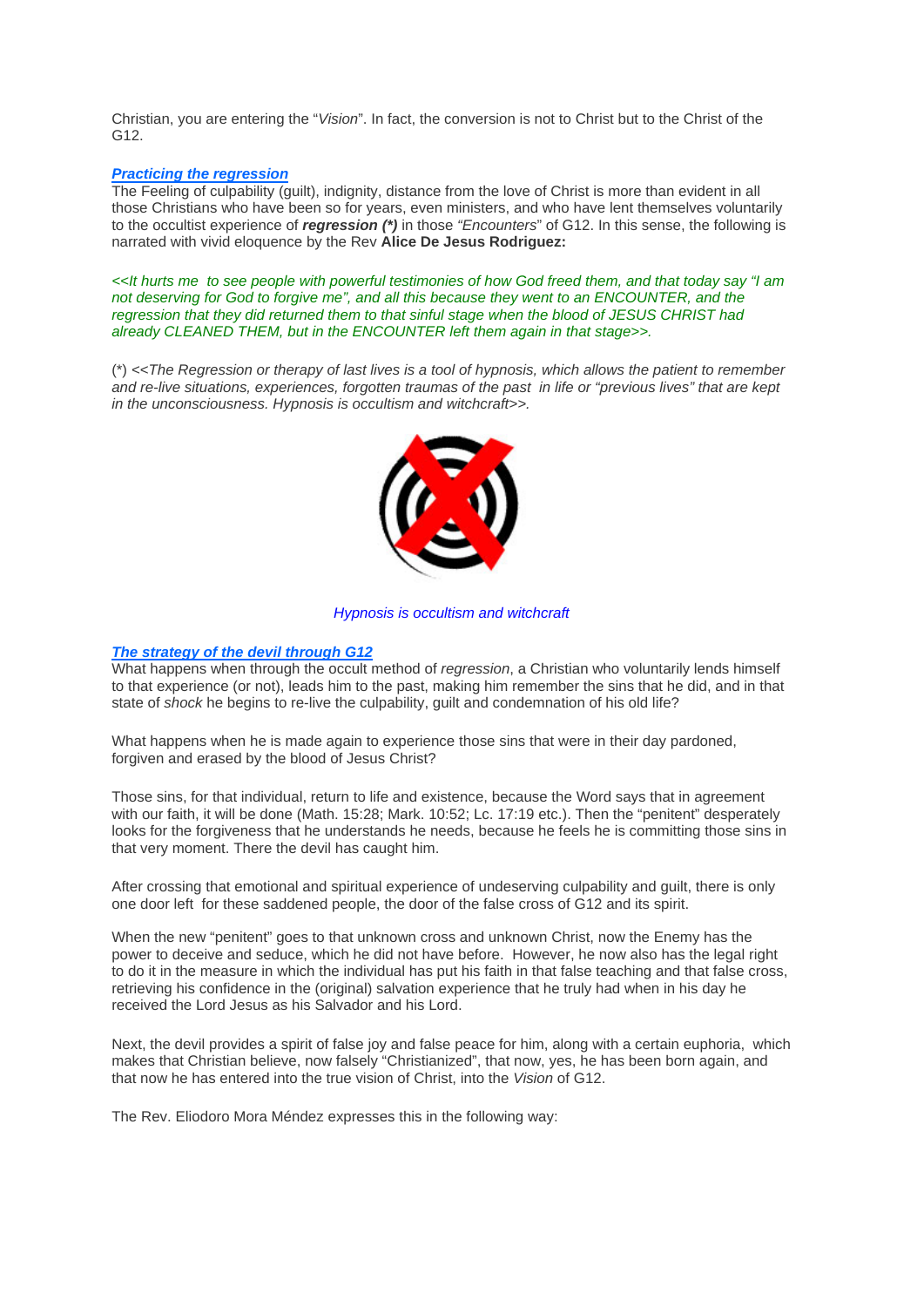#### <<And *even some ministers have boldly testified: "Now yes I have had a true encounter with Jesus". "In the Encounter I was born again". And this is not an invention, then, I have spoken with those brothers who express it like that>>* (5)

Thus all those men and women are deceived who had previously received the true Christ, and who in that "encounter" with a false Christ, decided to believe in him, denouncing the genuine experience of salvation, and take refuge under the "*spirit of the vision*", a false and shameful replica of the blessed Holy Spirit.

#### *What does the Bible tell us about this matter?*

With respect to those that knowingly look for the perdition {deception and destruction} of the saints, the Word cannot be clearer, as well as for those who are convinced by them:

*<<These men are springs without water, and mists driven by the storm; Blackest darkness is reserved*  for them. For they mouth empty boastful words and, by appealing to the lustful desires of sinful human *nature, they entice people who are just escaping from those who live in error. They promise them freedom, while they themselves are slaves of depravity - For a man is a slave to whatever has mastered him>>* (2 Peter 2:17 - 19)

He follows the warning here for all those that let themselves be seduced:

*<<If they have escaped the corruption of the world, by knowing our Lord and Saviour Jesus Christ, and are again entangled in it and overcome, they are worse off at the end than they were at the beginning. It would have been better for them not to have known the way the righteousness , than to have known it, and then to turn their backs on the sacred command that was passed on to them. On them the proverbs are true: A dog returns to its vomit, and, a sow that is washed goes back to wallowing in the mud>>* (2 Peter 2:20 - 22)

It is very painful to speak of these things. It is not easy, nor is it an easy task and far from pleasant; **but for our part, it is worse, once knowing it, once having found out about it, to shut up and not to expose it to public light.** Therefore, it is our duty, as watch out points of Christ, to denounce them, with the hope that some can be freed from evil, as is being done, thanks to God.

To those that are deceived in those "Encounters" of G12, what Hosea prophesied comes true: *My people are destroyed form lack of knowledge"*. (Hosea 4:6) Therefore, it is necessary for us to know the Word of God well, not to be deceived, with the consequent danger of being destroyed.

#### *Concluding*

And, humbly some advice, fellow brothers and fellow servants: The word "encounter" has sadly been made very popular, being called *encounter* that which has always been called an evangelical camp or a weekend retreat, etc. Better to continue calling it as we were used to, to avoid confusion.

In addition, there is the "encounter" with the Lord Jesus, that we each had, each one of us Christians in the moment when He entered our lives. In my case it was the 31 of January of 1982 at 9:30 p.m. and once "encountered" with the Lord, there is no longer any need to keep "encountering", because He is in me by His Spirit.

However, the word (phrase) "retreat" (withdraw by themselves to pray) has another sense, and this is explained by the Rev. Eliodoro Mora very well:

*<<The word retreat, as it is in Scriptures, reminds us of Christ {alone or} inviting the disciples to take them to a place for spiritual searching {praying or teaching the disciples perhaps} (Mc. 3.7; Lc. 9:10; Jn. 6:15)* (6)

That agrees with the sense of going out into the country or anywhere else, as a church, family or individuals, the typical weekend or whenever it is, to seek for more of Him and to share with the brothers, etc. That yes is of blessing.